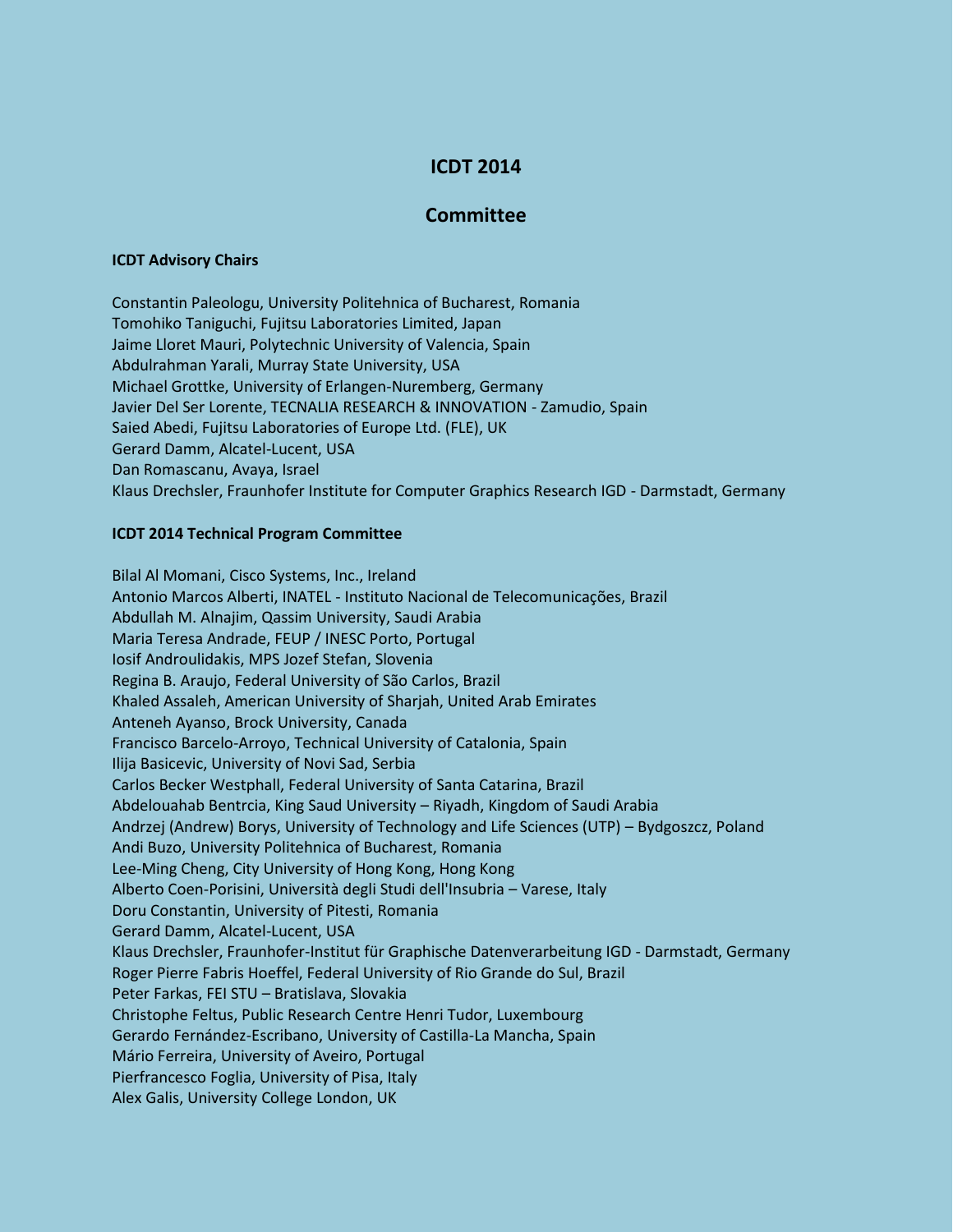Félix J. García Clemente, University of Murcia, Spain Zabih Ghassemlooy, Northumbria University - Newcastle upon Tyne, UK Andrea Giachetti, Università degli Studi di Verona, Italy Christoph Grimm, Vienna University of Technology, Austria Stefanos Gritzalis, University of the Aegean, Greece Adrian Groza, Technical University of Cluj-Napoca, Romania Carlos A. Gutierrez, Panamericana University – Aguascalientes, Mexico Jan Haase, Vienna University of Technology - Institute of Computer Technology, Austria Maryline Hélard, INSA / Institut d'Electronique et de Télécommunications de Rennes (IETR), France Jalaa Hoblos, Kent State University, USA Xiaopeng Huang, Stevens Institute of Technology, USA Georgi Iliev, Technical University of Sofia, Bulgaria Theodoros Iliou, Greek Society of Scientists / Greek Computer Society, Greece Ondrej Kaller, Brno University of Technology, Czech Republic Epaminondas Kapetanios, University of Westminster, UK Hathairat Ketmaneechairat, King Mongkut 's University of Technology North Bangkok - Bangkok, Thailand Maria Kihl, Lund University, Sweden Ki Hong Kim, The Attached Institute of ETRI, Republic of Korea Dattatraya Vishnu Kodavade, D.K.T.E. Society's Textile & Engineering Institute Ichalkaranji – Rajwada, India Lukas Klozar, Brno University of Technology, Czech Republic Michal Kratky, Technical University of Ostrava, Czech Republic Anirban Kundu, Kuang-Chi Institute of Advanced Technology, China Andrew Kusiak, The University of Iowa, USA Wen-Hsing Lai, National Kaohsiung First University of Science and Technology, Taiwan Jan Lansky, The University of Finance and Administration - Prague, Czech Republic Jean Le Bihan, Université Européenne de Bretagne – Brest, France Jean-Yves Leboudec, EPFL, Switzerland France Kun Chang Lee, Sungkyunkwan University, South Korea Mark Sh. Levin, Russian Academy of Science, Moscow, Russia Malamati Louta, University of Western Macedonia - Kozani, Greece Dario Maggiorini, University of Milano, Italy Sathiamoorthy Manoharan, University of Auckland, New Zealand Martin May, Technicolor – Paris, France Stan McClellan, Texas State University - San Marcos, USA Jean-Claude Moissinac, TELECOM ParisTech, France Ioannis Moscholios, University of Peloponnese – Tripolis, Greece Dmitry Namiot, Lomonosov Moscow State University, Russia Sven Nordholm, Curtin University, Australia Patrik Österberg, Mid Sweden University, Sweden Peera Pacharintanakul, TOT, Thailand Constantin Paleologu, University Politehnica of Bucharest, Romania Liyun Pang, Huawei European Research Center - Munich, Germany Pubudu Pathirana, Deakin University, Australia Jyrki T.J. Penttinen, Finesstel Ltd, Finland Harry Perros, NC State University, USA Nada Y. Philip, Kingston University, London, UK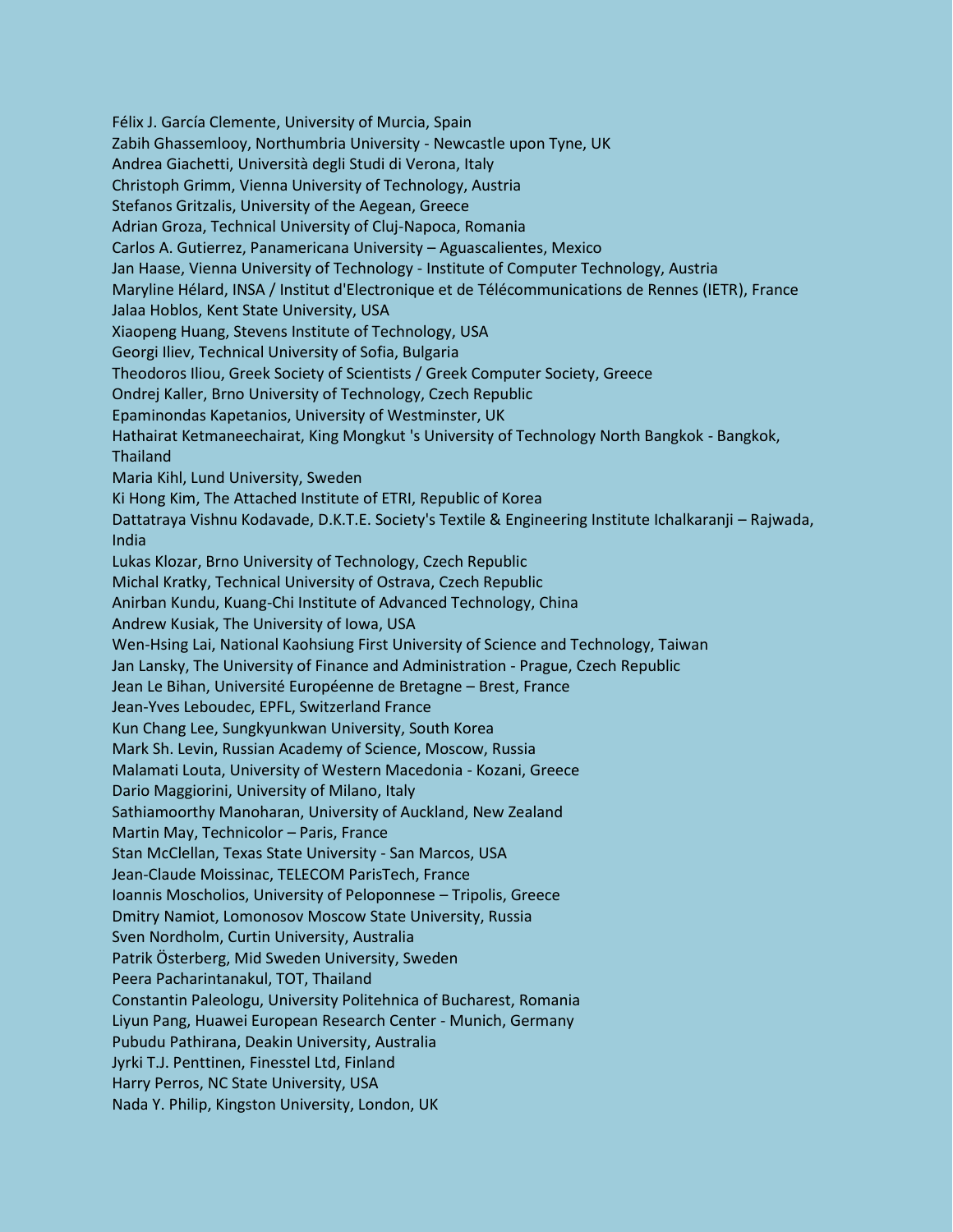Maciej Piechowiak, Kazimierz Wielki University - Bydgoszcz, Poland Ladislav Polak, Brno University of Technology, Czech Republic Luigi Pomante, University of L'Aquila, Italy Adrian Popescu, Blekinge Institute of Technology, Sweden Purnomo Sidi Priambodo, Universitas Indonesia, Indonesia Nasser-Eddine Rikli, King Saud University - Riyadhm, Saudi Arabia Dan Romascanu, Avaya, Inc. - Tel Aviv, Israel Juha Roning, University of Oulu, Finland Tapio Saarelainen, Army Academy - Lappeenranta, Finland Brian M. Sadler, Army Research Laboratory RDRL-CIN - Adelphi, USA Abdel-Badeeh Salem, Ain Shams University, Egypt Nabil J. Sarhan, Wayne State University - Detroit, USA Panagiotis Sarigiannidis, University of Western Macedonia - Kozani, Greece Stefan Schmid, TU Berlin & T-Labs, Germany Manfred Schneps-Schneppe, Ventspils University College, Latvia Cristian V. Serdean, De Montfort University - Leicester, UK Akbar Sheikh Akbari, Staffordshire University, UK Nirmala Shenoy, Rochester Institute of Technology, USA Sabrina Sicari, Università degli studi dell'Insubria – Varese, Italy Edvin Škaljo, BH Telecom, Bosnia and Herzegovina Charalampos Skianis, University of the Aegean, Greece Himanshu B. Soni, IIT Bombay, India Leonel Sousa, INESC-ID/IST, TU-Lisbon, Portugal Maria-Estrella Sousa-Vieira, University of Vigo, Spain Ismael Soto, Universidad de Santiago de Chile, Chile George Spanoudakis, City University London, UK Dimitrios G. Stratogiannis, National Technical University of Athens, Greece Weilian Su, Naval Postgraduate School - Monterey, USA Nary Subramanian, University of Texas at Tyler, USA K. M. Sunjiv Soyjaudah, University of Mauritius, Mauritius Weifeng Sun, Dalian University of Technology, China Dimitrios G. Stratogiannis, National Technical University of Athens, Greece James K. Tamgno. ESMT - Dakar, Sénégal Tomohiko Taniguchi, Fujitsu Laboratories Limited, Japan Yoshiaki Taniguchi, Osaka University, Japan Antonio Texeira, University of Aveiro, Portugal Iliou Theodoros, University of the Aegean, Greece Tony Thomas, Indian Institute of Information Technology and Management - Kerala, India Božo Tomas, University of Mostar, Bosnia and Herzegovina Scott Trent, IBM Research - Tokyo, Japan Chrisa Tsinaraki, Technical University of Crete, Greece Georgios I. Tsiropoulos, National Technical University of Athens, Greece Rob van der Mei, Tilburd University, The Netherlands John Vardakas, Iquadrat Inforamtica S. L. Barcelona, Spain José Miguel Villalón Millan, Universidad de Castilla-La Mancha, Spain Krzysztof Walczak, Poznan University of Economics, Poland Krzysztof Walkowiak, Wroclaw University of Technology, Poland Ouri Wolfson, University of Illinois - Chicago, USA